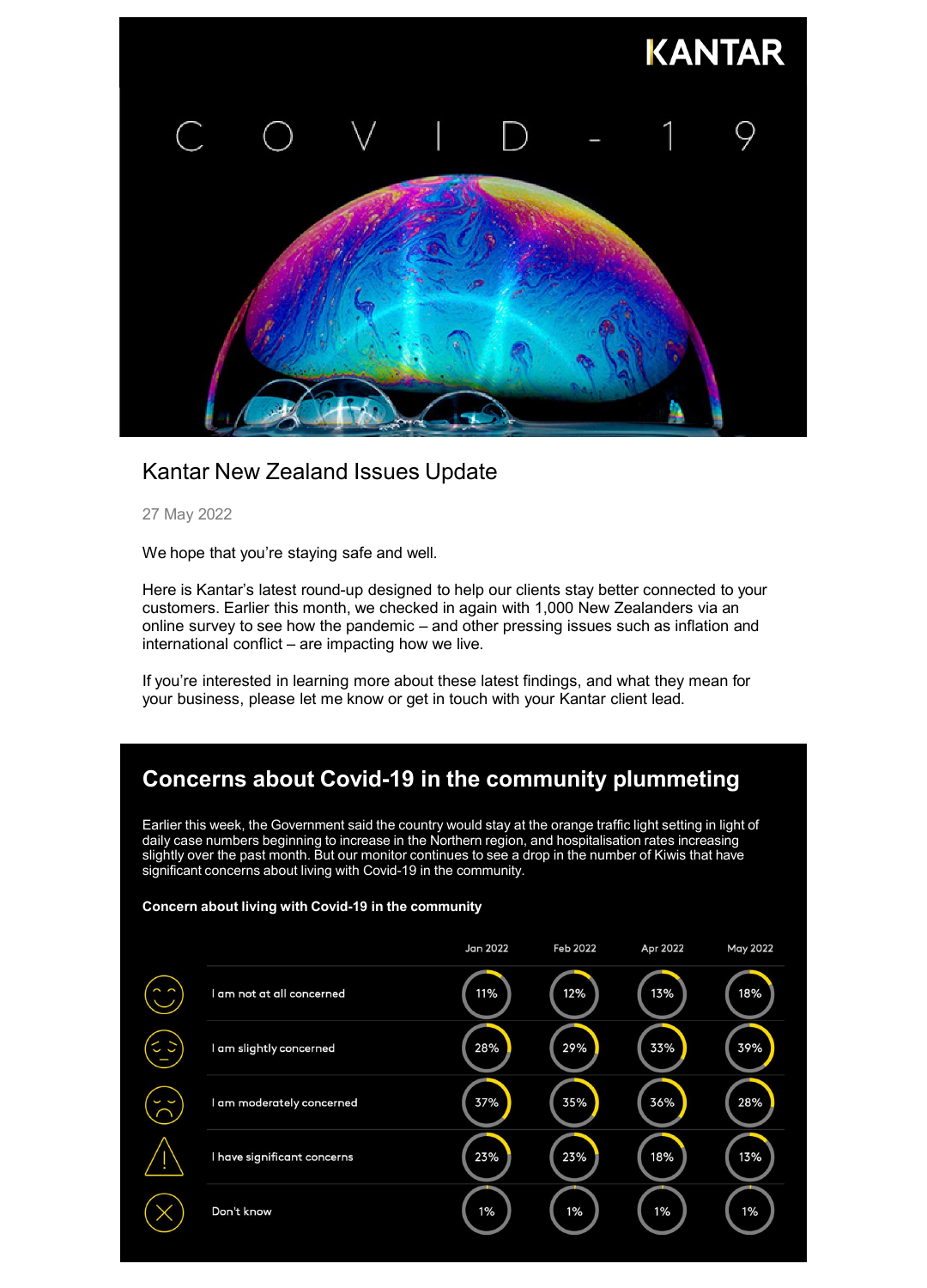## **Nearly two-in-three Kiwis concerned about rising prices**

In the last month we have witnessed a sharp decline in concerns related to Covid-19, including physical health and the impact of Covid-19 on the NZ economy. Rising prices continues to be at the forefront of Kiwis' minds and fears about a global recession have also increased significantly – no doubt in part due to the war in Ukraine and rising food prices.

Escalating gang violence and a rise in ram-raid robberies is also likely contributing to nearly one-in-three (32%) New Zealanders citing violent crime as a key concern.

### **What Kiwis are thinking about most**



**With one-in-ten Kiwis now struggling to make ends meet, we have dedicated the rest of this update to understand how rising prices – and other pertinent issues – are impacting Kiwis' shopping behaviour and major life plans.**

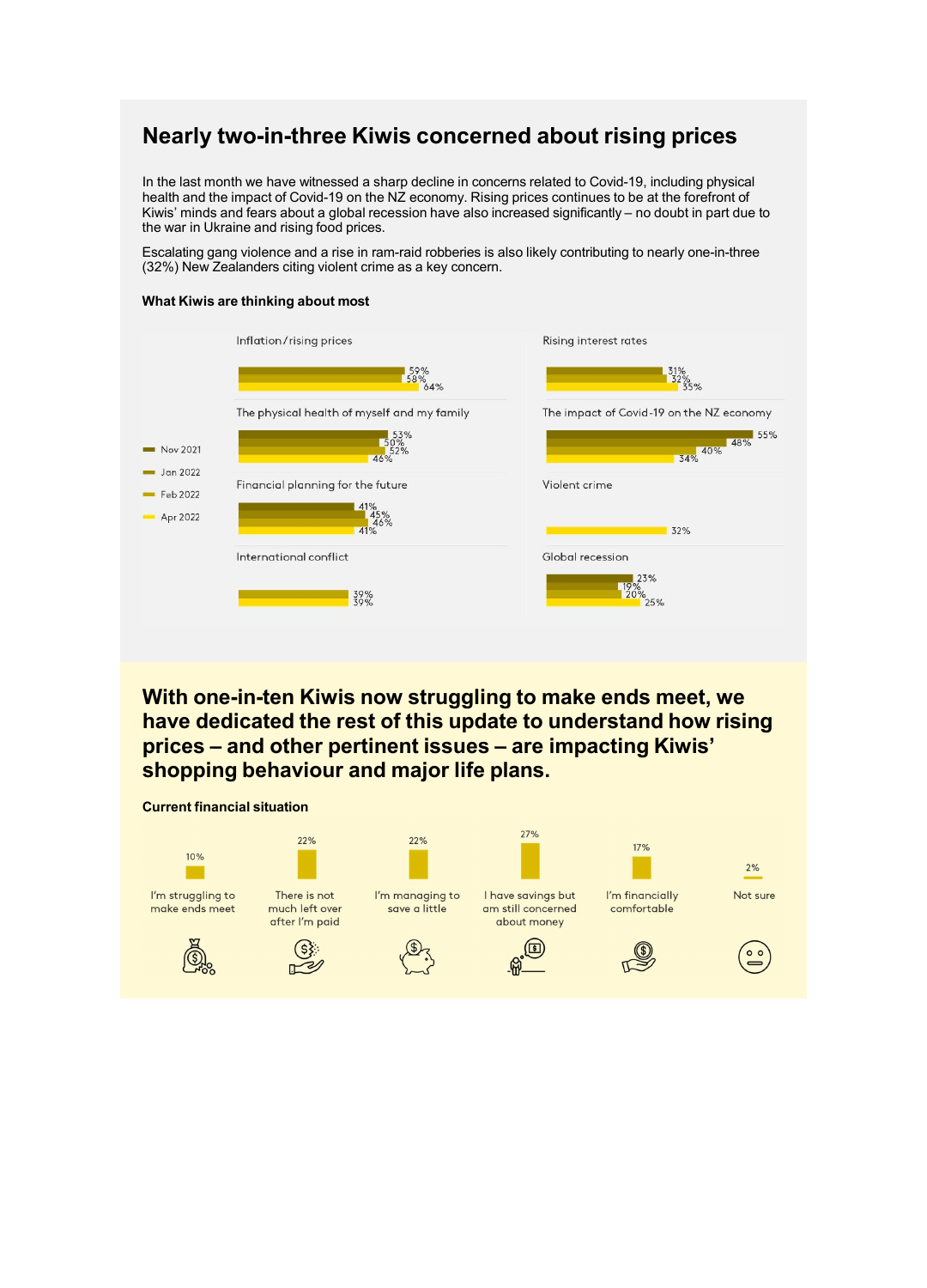### **Financial pressures and decline in concern about Covid-19 driving change in consumer shopping habits**

Shopping habits within stores and supermarkets have changed significantly since January this year with two-thirds of Kiwis saying they now pay more attention to prices, with well over half paying more attention to products on sale. During the same period there has been a significant decline in consumers purchasing the same brands and shopping at local supermarkets as they look for better deals.

#### **Changes to shopping habits at physical stores and supermarkets**



With concerns about physical health abating, there has also been a noticeable decline in consumers purchasing both cleaning / sanitizing products, and personal protection products such as masks and gloves. Kiwis are clearly also less concerned about visiting large malls.



## **Household bills in consumers' firing line when it comes to reduced spend**

In February and, with prices beginning to rise, we wanted to better understand how consumers' spending would change in the next six months. Having revisited this again in May, there hasn't been a lot of changes in terms of where Kiwis are looking to make cost reductions – it is understandably still luxury items.

But service providers – such as insurance, telecommunications and energy companies – will need to be mindful that consumers are looking to sharpen their pencils, and perhaps find a better deal, when it comes to their household bills.

In contrast, and perhaps with the colder months on our doorsteps meaning Kiwis may be travelling to the slopes or warmer pastures, we have seen less Kiwis willing to make cost reductions on travel and holidays in the next six months.

### **Looking to reduce spend in next six months**